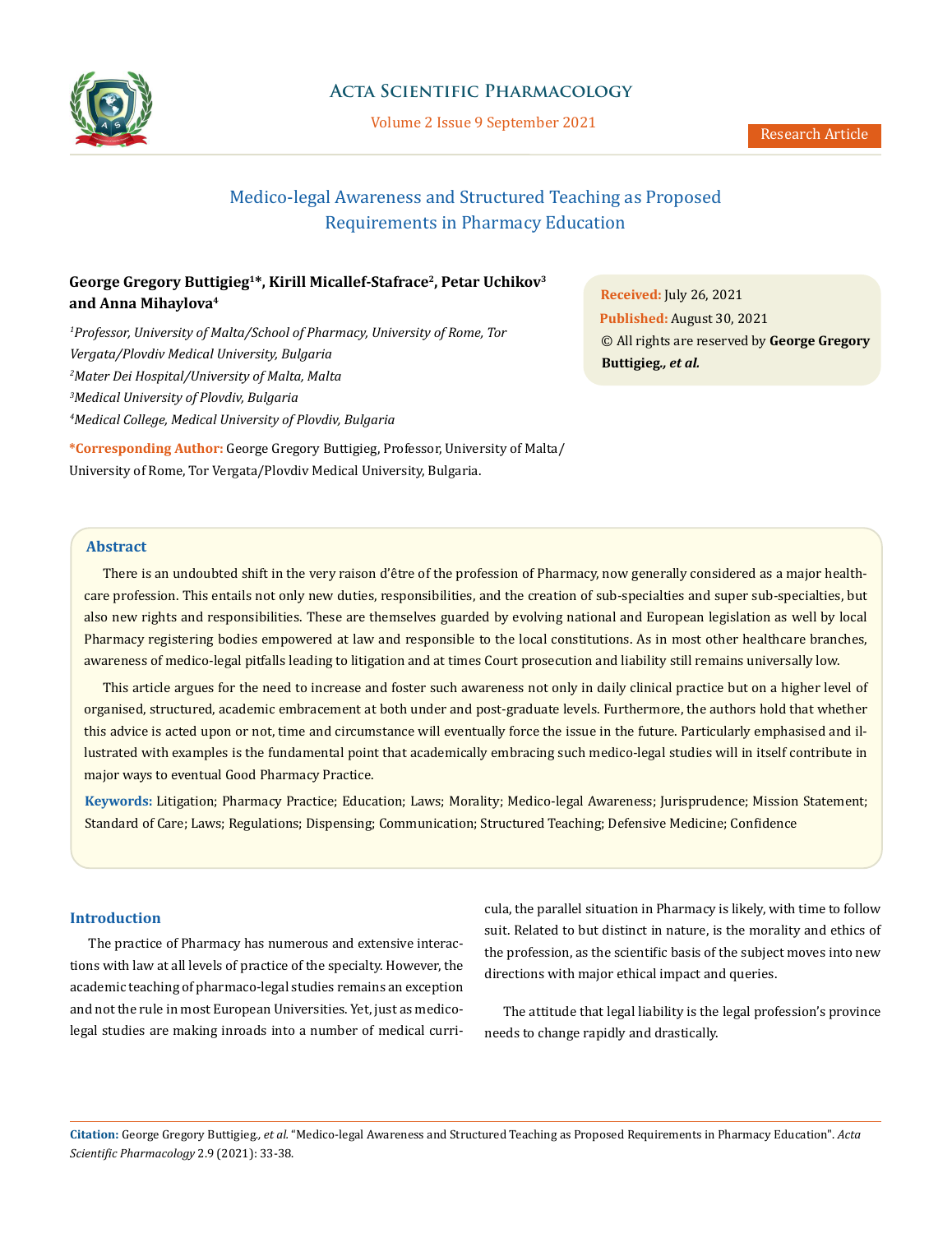Most publications dealing with the subject are still most often written in general principles of the law. And yet one would expect that modern pharmacy would recognise and embrace the need of raising consciousness and awareness of litigation in a structured and positive way which can be exploited to raise the level of good pharmacy practice. This is even more crucial at a time when in most countries and states, the modern pharmacist's role has vastly evolved from the original dispensing chemist into a professional with multi-faceted autonomous duties and responsibilities regulated by specific laws, regulations and ethical considerations. Yet this new evolution still lacks behind in recognising, systemising and even exploiting its intrinsic and inescapable medico-legal scenario.

#### **A shift in mentality**

Pharmacy lawsuits have numerous facets and the defendant facing liability charges may range from whole drug firms and pharmaceutical companies to individual city and group practice down to the most junior of pharmaceutical technicians. However, let us look at the biggest ever pharmaceutical company lawsuits by settlement amount [1]:

- Amgen \$762million
- Bayer and Johnson and Johnson \$775million
- TAP Pharmaceutical \$875million
- Merck \$950million
- Eli Lilly and Company \$1.4billionn
- Abbott Laboratories \$1.5billionn
- Johnson and Johnson \$2.2billionn
- Pfizer \$2.3billionn
- Takeda Pharmaceutical 2.4 billion
- GlaxoSmithKline \$3biillion

There is no doubt of the increase in court cases involving the drug industry particularly commencing at the turn of the present century  $[2]$ . Unfortunately, this has also been paralleled by a clear increase in appeals to the judiciary to hold individual pharmacists accountable at law on the basis that Pharmacists must protect customers from drug-related injuries [3].

There is no doubt that modern pharmacists rightly consider themselves far from being "tablet dispensers".

This fight is on-going and up to the late 1990's there were still USA States which did not even consider pharmacists as healthcare professionals! Great strides have been achieved and now Pharmacists actually advertise their potential while also inviting the public to take advantage of such expanded services  $[4]$ . A new patient-Pharmacist relationship has been born in our very lifetime and this implies a higher expectation of healthcare output, regulated by law and answerable at law. Indeed these expectations at law evolve as we write and it is the in the profession's interest to foster awareness and generate academic constructive input from Pharmacists from different specialties.

#### **Pharmacy meets the law**

Firstly, we stress that here we speak of civil liability and not criminal incursions, although life being what it is, the two elements may indeed coexist, albeit extremely rarely. Hence, we focus on situations where Pharmaco-malpractice exists as a result of practice falling below the expected standard with resultant harm or even death of the patient. Although laws and legal systems do vary from country to country or from State to State, the general principles of medico-legal medicine tend to hold universally. So do ethical principles. On such common and universal framework, one may then further build the details pertaining to specific laws/systems of the country or state in question.

As shown in figure 1, modern Pharmacy has many sub-specialties. An under-graduate curriculum which encompasses medico-legal studies obviously need not deal with all these aspects but generally aim at the Pharmacist in clinical practice. However, post-graduate curricula are a different story and must be adjusted according to the needs in question. Likewise, specialties such as pharmaceutical corporate legal principles must be taught and learnt as necessary. Once the system rolls, all facts fall into their ordained place. The subject is a living dynamic one and must evolve along contemporary needs, making the academia of the subject even more exhilarating.

The point is not to make lawyers out of Pharmacists but to enhance a working understanding which will enhance good Pharmacy practice. There will also be a minor group of Pharmacists who may decide to subspecialise in the subject, and these will prove to be an asset to their department or their particular industry.

The future will only bring increasing medico-legal challenges of various complexities which cannot even be currently conceived.

34

**Citation:** George Gregory Buttigieg*., et al.* "Medico-legal Awareness and Structured Teaching as Proposed Requirements in Pharmacy Education". *Acta Scientific Pharmacology* 2.9 (2021): 33-38.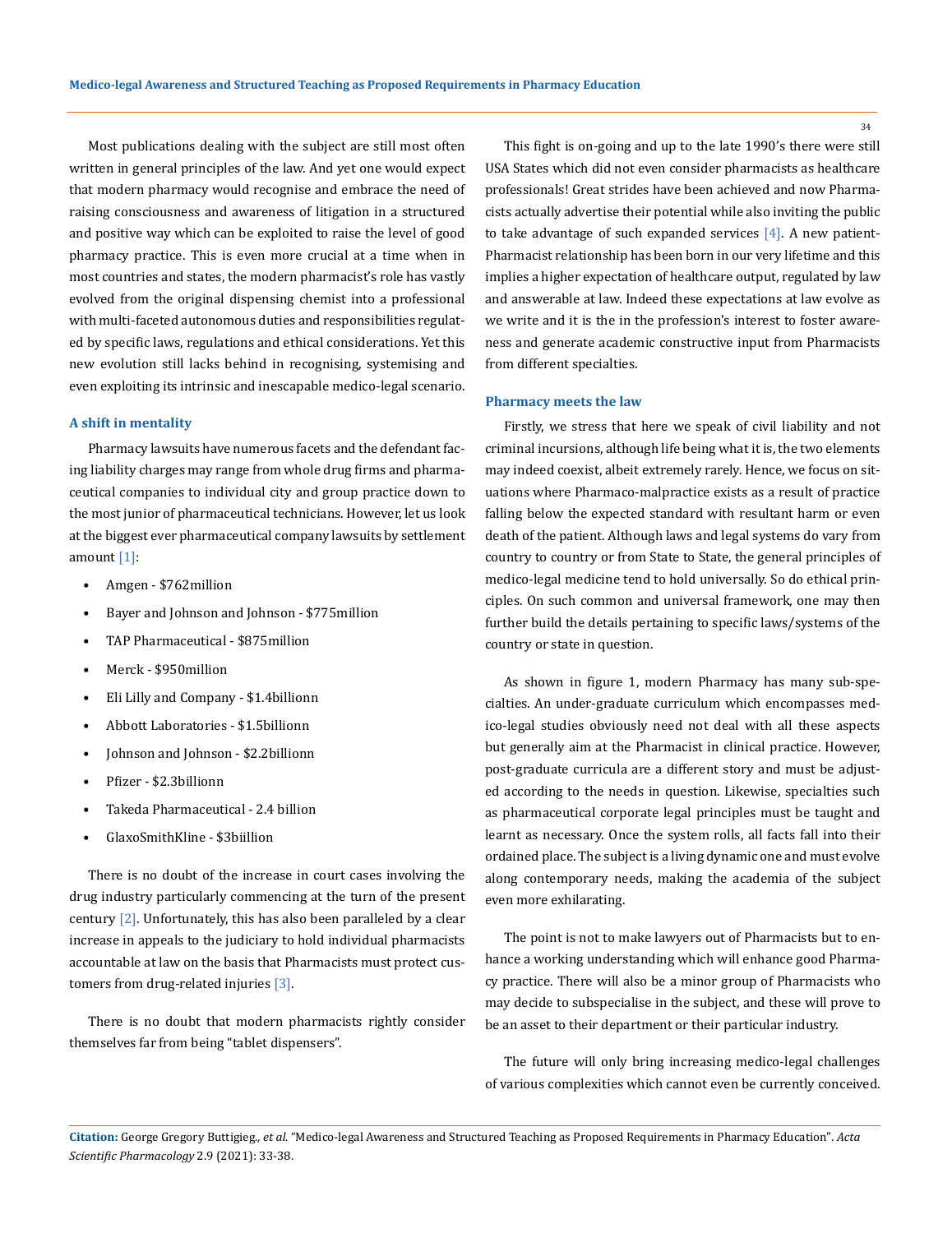

**Figure 1:** Some of the modern disciplines of contemporary Pharmacy.



**Figure 2:** The conglomerate elements constituting the Standard of Care.

Once a departmental niche has been created in Pharmacy curriculum, its natural evolution will not only keep abreast but may even significantly contribute to future pharmaco-legislation.

#### **Mission statement and the standard of care**

The mission statement of the Pharmacist as a healthcare professional is the provision of focused pharmaceutical care as part of a concerted therapeutic approach to improve and optimally sustain health and life. This entails rights, responsibilities and duties in line with the scientific, moral and ethical aspects of Pharmacy and in conformity with the law of the country of practice and, where applicable, with EU law. This boils down to a requisite Standard of Care (SOC). As shown in figure 2, an individual's practice below the SOC constitutes negligence or malpractice.

All actions, be they counselling, dispensing, drug therapy monitoring, etc. must fulfil the scientific, legal and ethical requirements of the SOC. The legal and ethical standards must also be commensurate with the laws of the country and where applicable, with EU requirements. Although the implications of liability can never be ignored, fulfilling the requirements of the SOC, automatically ensures Good Pharmacy Practice.

The SOC will vary from time to time and from circumstance to circumstance with different aspects of its contributing elements coming to the fore accordingly. Thus, the SOC associated with the Pharmacist's role of counselling regarding Covid-19 vaccinations requires heightened awareness of the element of disclosure either per se or as part of obtaining valid consent. Mainting oneself updated of the relevant science is as much an obligation as the reportage of adverse effects. The Pharmacovigilance Risk Assessment Committee (PRAC) of the European Medicines Agency has investigated the situation fully and has recommended both an update to the product information to reflect the current knowledge as well as stressed to physicians the need to continue reporting adverse reactions from the involved vaccine [5].

The SOC of any aspect of management in Pharmacy is in a state of continuing evolving flux and demands regular and departmental/unit reviews with individual updating.

### **Some aspects of medico-legal teaching in pharmacy**

Looking through a small window of practice as an example in this discussion, the clinical pharmacist's role say in dispensing of medicines, involves numerous steps with potential pitfalls for negligence as shown in figure 3. Here we have various aspects of practice which medico-legally may be sub-divided into communication, disclosure of relevant information, etc. each and every one of these steps has its own potential legal pitfalls with its own liability. Actual Court cases may be quoted to illustrate mistakes and the way they fell short of the specific SOC, with their resultant harm to the patient. This is far from instilling fear but the very opposite. It is about systematically showing the practical reality of knowing the SOC and why it is crucial to observe it.

**Citation:** George Gregory Buttigieg*., et al.* "Medico-legal Awareness and Structured Teaching as Proposed Requirements in Pharmacy Education". *Acta Scientific Pharmacology* 2.9 (2021): 33-38.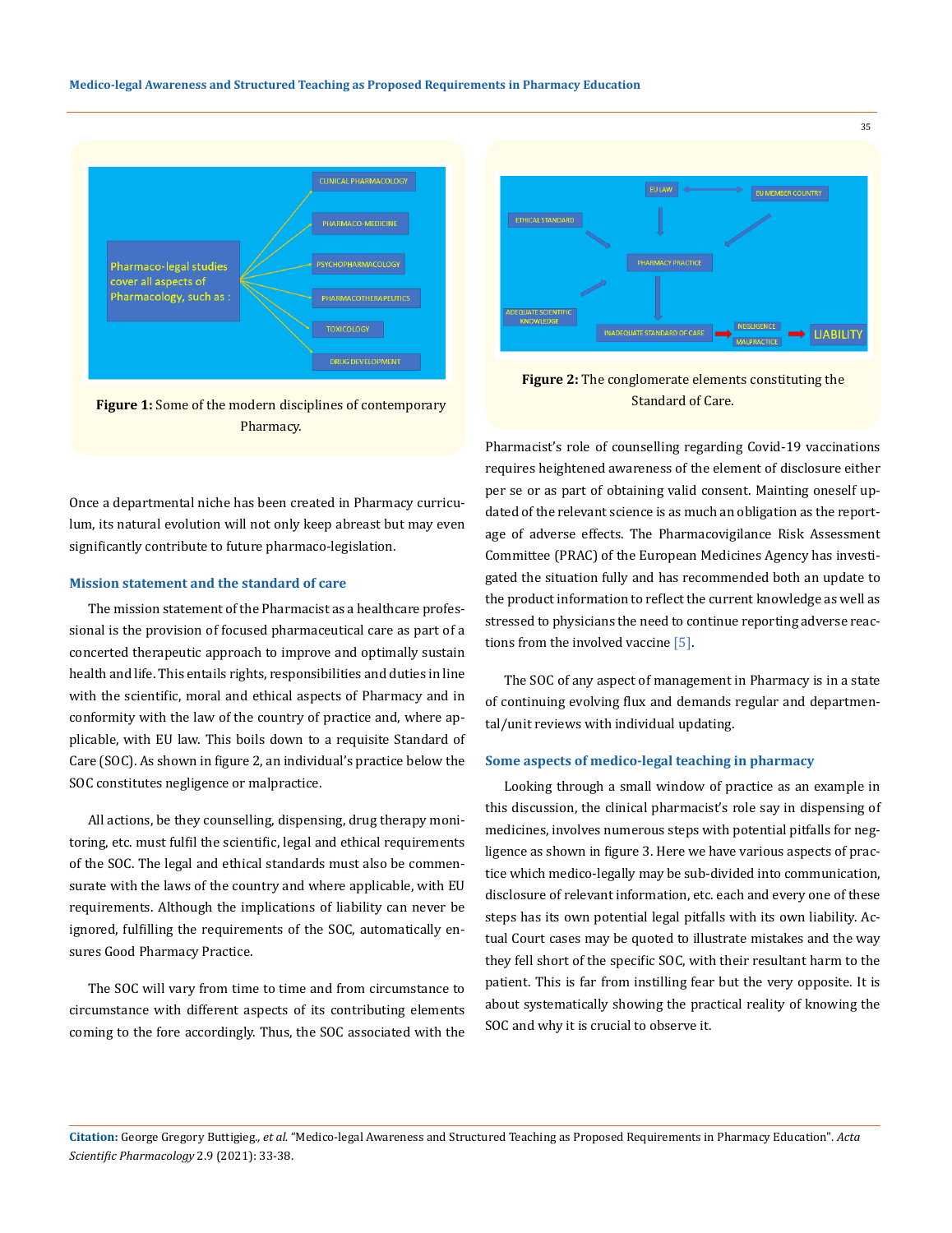- Knowing the medical and drug history of the patient.
- Reviewing a presenting prescription in the light of the patient's medical history.
- Warning about a drug's potential side effects.
- Ensuring multiple drugs CAN be taken together.
- Discussing and disclosing information to the patient about his medication.
- Contacting the prescribing doctor when worried about safety.

**Figure 3:** Potential steps for medico-legal pitfalls in dispensing.

Pharmaco-legal teaching offers new perspectives on daily practice. As an example, figure 4 is a schematic reflection of potential medico-legal problems based on absent or defective disclosure of information by Pharmacist to the patient. The nature of the actual information is immaterial to this example. Figure 4 refers to a case where the requisite SOC regarding disclosure of information is not reached with failure to achieve Good Pharmacy Practice. Here, we can pin-point the problem at Communication level - either at the afferent stage (e.g. patient's volunteered information ignored or patient not asked, etc.) or at the efferent stage (e.g. the patient cannot hear the Pharmacist's advice as deaf or has a language barrier, etc.). Each step leading to the eventual lowering of the SOC may be illustrated with actual Court cases.





And speaking about Communication and Disclosure raises the ethical and legal principle of the death of medical paternalism and 'Doctor knows best' which held reign from the 1950's well into the 1970's the final catalyst in this long evolutionary saga was the UK Supreme Court Ruling in Montgomery v Lanarkshire Health Board [6], where the patient's autonomy was unquestionably established. The patient has the right to know all and then effect his/her treatment or refuse it accordingly. Furthermore, further similar legal changes affecting not only communication and disclosure but also diagnosis and treatment are more than likely in the future [7].



**Figure 5:** Avoiding litigation through recognition of evolution of Communication and Disclosure.

## **Some benefits of introducing medico-legal studies in pharmacy curricula**

Some of the main advantages are tabulated in figure 6. The final point is worth noting. The constant raising of the scientific and practical aspect of Pharmacy is a sine qua non demand of the need of the corresponding medico-legal demands and vulnerabilities. One may state, without equivocation that failing to study, analyse and recommend such conclusions is a disservice to Pharmacists be they pharmacy practitioners, industrial pharmacists or ones involved in any sub-specialty such as nephrology, transplant programmes or oncology, etc.

**Citation:** George Gregory Buttigieg*., et al.* "Medico-legal Awareness and Structured Teaching as Proposed Requirements in Pharmacy Education". *Acta Scientific Pharmacology* 2.9 (2021): 33-38.

36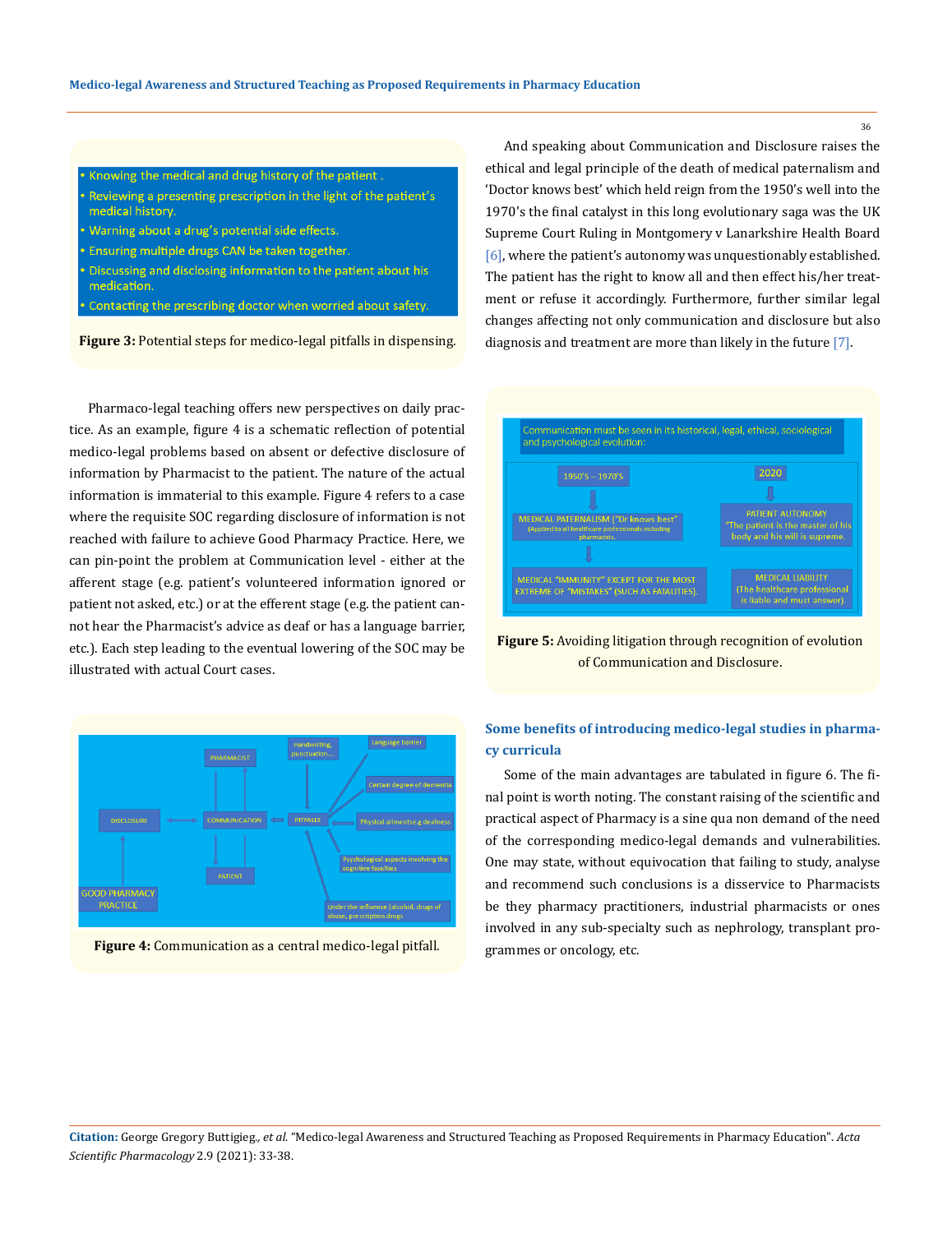#### Medico-Legal studies have much to offer Pharmacology:

Aid the pharmacist in attaining higher levels of practice

- Aid the pharmacist in avoiding mistakes by learning from the unfortunate experience of others
- May play an integral part of the under -and post-graduate studies synonymous with the constructive role of medico -legal medicine in fashioning medical studies
- Raise the need to for scientific updating, ethics and the law (local and European).

**Figure 6:** Some of the main benefits of introducing M-L Studies.

A final point regarding these advantages and illustrated in figure 7, refers to the simple but crucially important point that raising medico-legal consciousness may be the best antidote to the evils of defensive practice. This may be defined as Fear-Based Practice  $[8]$ , in which the health professional manipulates his or her profession so as to seem to fulfil his or her duty but in reality, is seeking the least legally risky action to avoid future litigation. Potentially seriously harmful to the patient, it lowers the practitioner's selfesteem and is extremely damaging to national budgets. Among the facets of prevention is the need for the health professional to fully understand his/her conduct obligations  $[9]$  and medico-legally studies certainly fulfil both reason and motivation to fulfil thes obligations along the safety of the SOC.



**Figure 7:** Further advantages of raising pharmaco-legal consciousness.

Contrary to the paranoia which is rarely claimed by the uninformed in arguments against the institution of medico-legal studies, the subject tends to induce both self-confidence and serenity as is often the case when the fearful unknown is faced with the light of knowledge. Knowledge is power and by teaching what goes on in the foreboding halls of Court, a new self-empowerment is laid open for all who seek to practice correctly and provide vastly superior patient care [10].

### **Conclusion**

Further loading of any healthcare specialty curriculum must be fully evaluated. Introducing structured teaching of medico-legal studies to Pharmacy education raises many understandable queries. However as briefly discussed here, not only is there a growing necessity to express more than nodding interest in an everincreasing legally conscious society, but the subject provides a new medium of academic teaching. Such teaching for example may take the form of both case law discussions as well as evaluation of general principles and both have much to offer at academic and clinical level. As stated elsewhere, there is a unique role inherent in medico-legal studies as a major medium of healthcare studies [11]. Sooner or later, the hanging sword of Damocles must be faced. And the earlier the better.

#### **Bibliography**

- 1. [Saha T. "The biggest ever pharmaceutical lawsuits".](https://www.pharmaceutical-technology.com/features/biggest-pharmaceutical-lawsuits/) *Pharma[ceutical Technology](https://www.pharmaceutical-technology.com/features/biggest-pharmaceutical-lawsuits/)* (2019).
- 2. [Lauren Fleischer. "From Pill-Counting to Patient Care: Phar](https://ir.lawnet.fordham.edu/cgi/viewcontent.cgi?article=3599&context=flr)[macists' Standard of Care in Negligence Law".](https://ir.lawnet.fordham.edu/cgi/viewcontent.cgi?article=3599&context=flr) *Fordham Law Review* [68.1 \(1999\).](https://ir.lawnet.fordham.edu/cgi/viewcontent.cgi?article=3599&context=flr)
- 3. Ibid.
- 4. Eldridge RM., *et al*. "Pharmacists Beware of Voluntarily Assuming the Duty to Protect Against Harmful Drug Interactions". *Journal of Contemporary Health Law and Policy* 14.1 (1998): 41-55.
- 5. Buttigieg GG., *et al*[. "Medical disclosure and Covid-19 vaccina](https://medcraveonline.com/IJFCM/IJFCM-05-00225.pdf)tion". *[International Journal of Family and Community Medicine](https://medcraveonline.com/IJFCM/IJFCM-05-00225.pdf)*  [5.2 \(2021\): 73-74.](https://medcraveonline.com/IJFCM/IJFCM-05-00225.pdf)
- 6. Montgomery (Appellant) v Lanarkshire Health Board (Respondent) (Scotland) UKSC 11 (2015).

**Citation:** George Gregory Buttigieg*., et al.* "Medico-legal Awareness and Structured Teaching as Proposed Requirements in Pharmacy Education". *Acta Scientific Pharmacology* 2.9 (2021): 33-38.

37